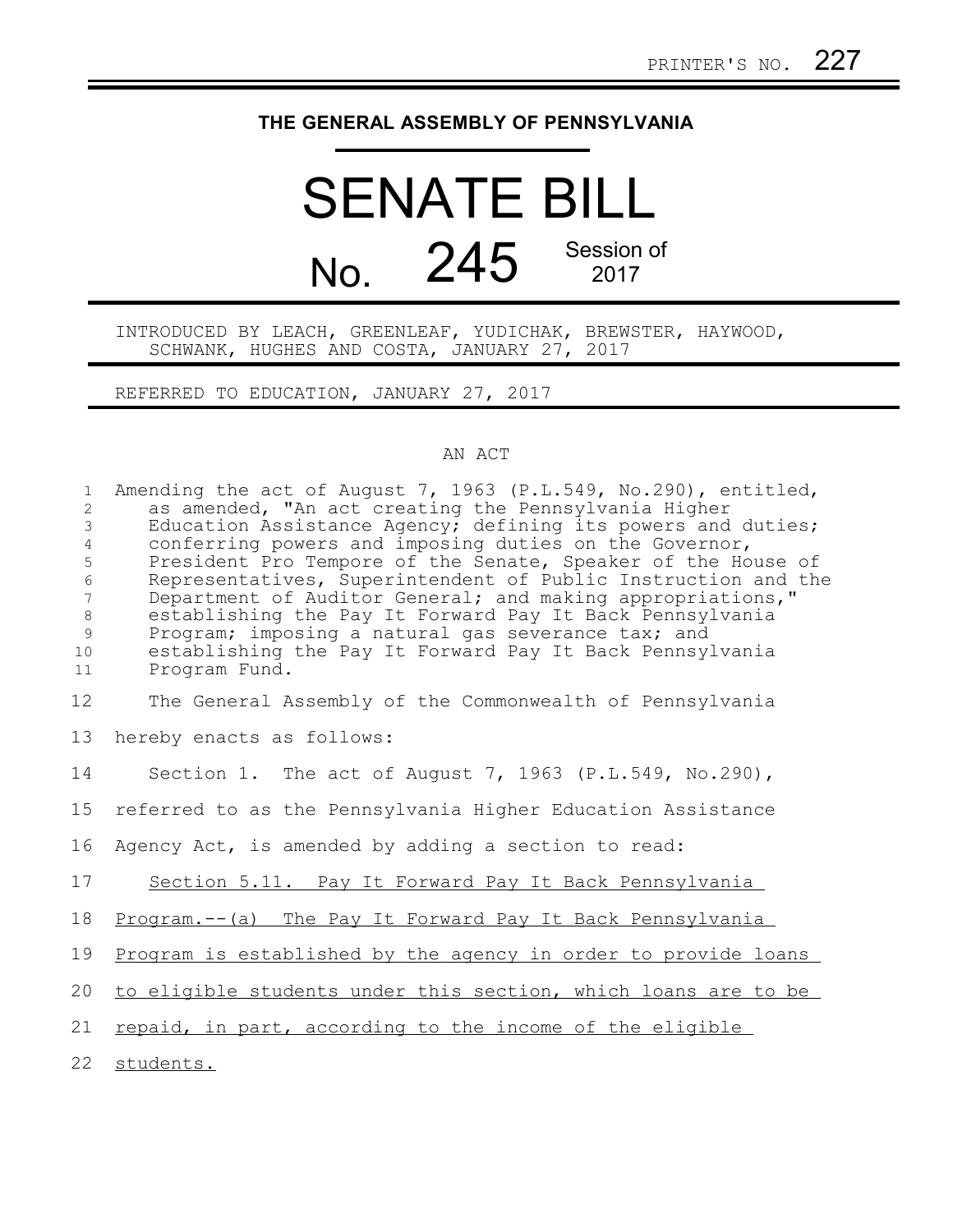| 1           | The Pay It Forward Pay It Back Pennsylvania Program Fund<br>(b)  |
|-------------|------------------------------------------------------------------|
| 2           | is established in the State Treasury. The moneys of the fund are |
| 3           | hereby appropriated on a continuing basis to the agency for the  |
| 4           | sole purpose of awarding program loans. The fund shall consist   |
| 5           | of the taxes deposited under subsection (c), the repayment of    |
| 6           | program loans, interest earned on the moneys of the fund and     |
| 7           | other funds appropriated or made available to the fund.          |
| 8           | <u>(c) A natural gas severance tax is imposed on every</u>       |
| $\mathsf 9$ | unconventional gas well as defined by 58 Pa.C.S. \$ 2301         |
| 10          | (relating to definitions). The amount of the natural gas         |
| 11          | severance tax shall be 5% of the gross value of units severed at |
| 12          | the well head during a reporting period as provided in 58        |
| 13          | Pa.C.S. Ch. 23 (relating to unconventional gas well fee). The    |
| 14          | tax shall be collected by the Pennsylvania Public Utility        |
| 15          | Commission and deposited into the fund.                          |
| 16          | (d) An eligible student may submit an application to the         |
| 17          | agency for a program loan. The application shall be in such form |
| 18          | as required by the agency and shall include family income and    |
| 19          | such other information as required by the agency. The agency     |
| 20          | shall review the application and, if satisfied that the          |
| 21          | applicant is an eligible student and is not ineligible for loan  |
| 22          | assistance under section 4.1, shall award a program loan to the  |
| 23          | applicant.                                                       |
| 24          | The amount of a program loan shall be:<br>(e)                    |
| 25          | If the family income of the eligible student is below<br>(1)     |
| 26          | 300% of the Federal poverty level, 100% of covered tuition.      |
| 27          | (2) If the family income of the eligible student is between      |
| 28          | 300% and 450% of the Federal poverty level, 66% of covered       |
| 29          | tuition.                                                         |
| 30          | (3) If the family income of the eligible student is between      |
|             | 20170SB0245PN0227<br>$-2 -$                                      |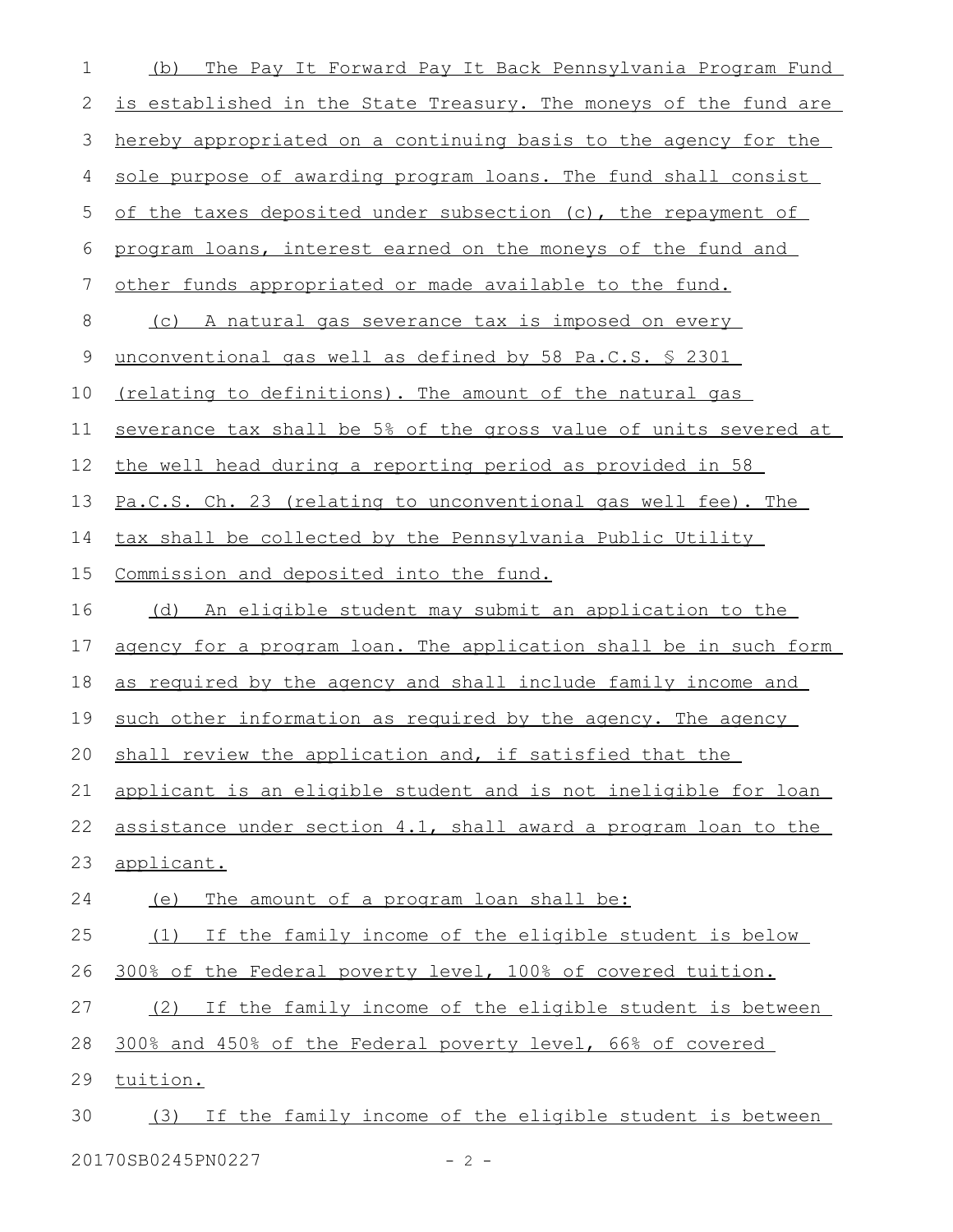| 1              | 450% and 600% of the Federal poverty level, 33% of covered       |
|----------------|------------------------------------------------------------------|
| 2              | tuition.                                                         |
| 3              | (f)<br>The agency may not charge interest on a program loan.     |
| 4              | (g) By accepting a program loan, an eligible student shall       |
| 5              | agree to repay the amount of the program loan plus a default     |
| 6              | insurance premium amount to be determined by the agency subject  |
| $\overline{7}$ | to the following:                                                |
| 8              | Repayment of a program loan shall commence not later<br>(1)      |
| 9              | than thirty-six months after the eligible student graduates from |
| 10             | the approved institution of higher education or becomes employed |
| 11             | full time, whichever occurs first. The thirty-six-month period   |
| 12             | may be extended by the agency if the borrower can demonstrate to |
| 13             | the satisfaction of the agency that the borrower has made a good |
| 14             | faith effort to obtain full-time employment but has been unable  |
| 15             | to do so. The duration of the extension shall be determined at   |
| 16             | the sole discretion of the agency.                               |
| 17             | (2)<br>The monthly amount required to be repaid shall be based   |
| 18             | on:                                                              |
| 19             | (i) 0.8% of the borrower's annual income for every year that     |
| 20             | the eligible student attended community college; and             |
| 21             |                                                                  |
|                | (ii) 1.15% of the borrower's annual income for every year        |
| 22             | that the eligible student attended a State university or State-  |
| 23             | related university.                                              |
| 24             | (3) If at any time during the repayment period the borrower      |
| 25             | leaves the work force, except in the case of a disability, the   |
| 26             | monthly amount required to be repaid shall be based on one-half  |
| 27             | of the estimated annual taxable income of the borrower that is   |
| 28             | reportable to the Department of Revenue, subject to the          |
| 29             | <u>limitation specified in paragraph (2).</u>                    |

20170SB0245PN0227 - 3 -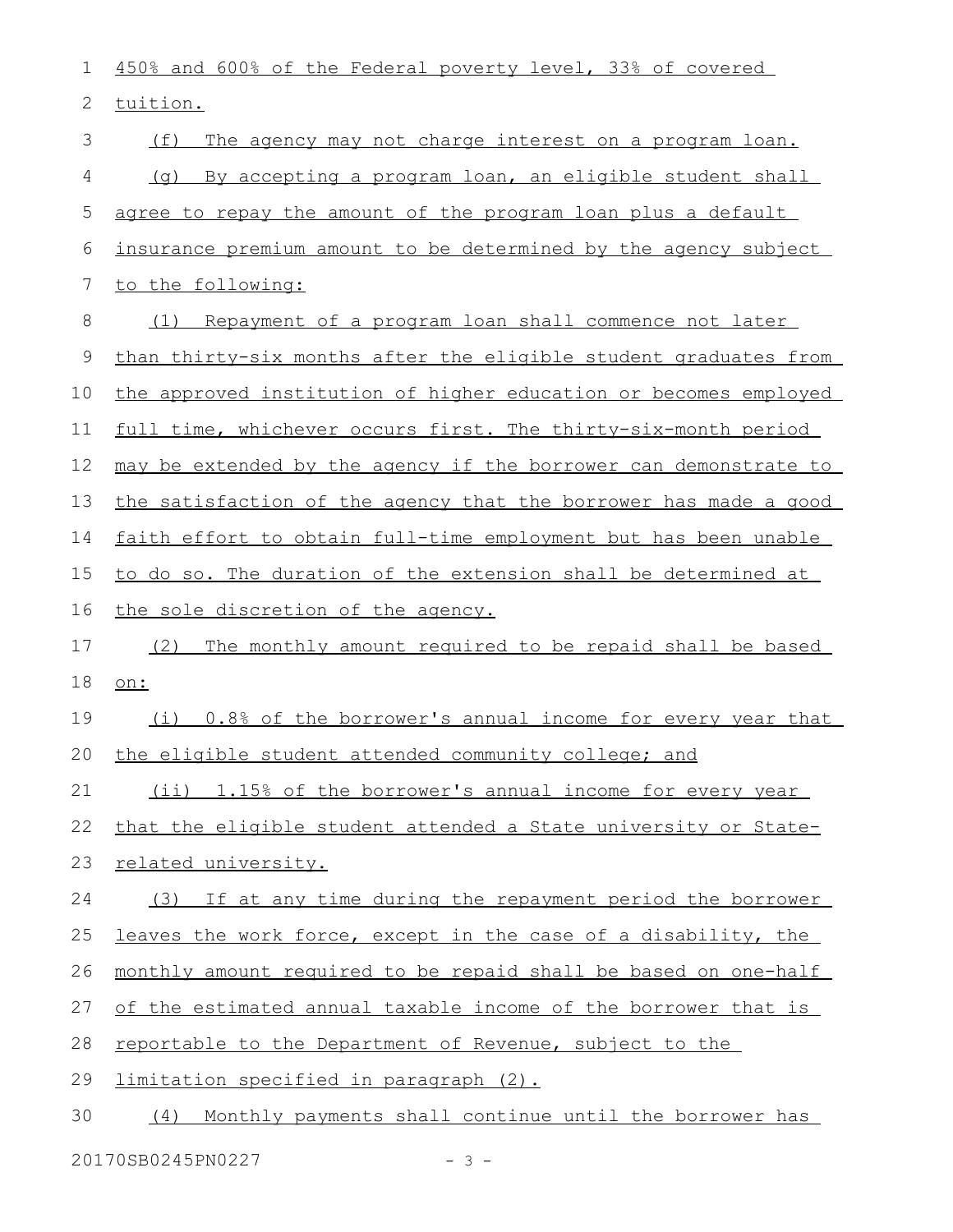| 1  | fully paid the amount of the program loan and the default         |
|----|-------------------------------------------------------------------|
| 2  | insurance premium amount.                                         |
| 3  | The agency may defer repayment during any time period<br>(5)      |
| 4  | that the borrower is enrolled full time or part time in a         |
| 5  | postgraduate degree program at an institution of higher           |
| 6  | education.                                                        |
| 7  | (h) For the purposes of administering the program, the            |
| 8  | agency may exercise the same powers of collection as otherwise    |
| 9  | authorized by this act.                                           |
| 10 | The agency shall forgive the repayment of a program loan<br>(i)   |
| 11 | if the borrower dies or becomes disabled.                         |
| 12 | (i)<br>The agency may establish and administer, or contract       |
| 13 | <u>with a third party to do so, a default insurance plan for </u> |
| 14 | program loans in which eligible students have defaulted on        |
| 15 | repayment of their program loans.                                 |
| 16 | (k) In the event that the moneys of the fund are less than        |
| 17 | the aggregate amount of program loans applied for in any year,    |
| 18 | the agency shall give priority in awarding program loans to       |
| 19 | those eligible students who satisfy the provisions of subsection  |
|    | 20 (e) (1), (2) and (3), in that order.                           |
| 21 | Three years after the first program loan is awarded by<br>(1)     |
| 22 | the agency, and continuing every three years thereafter, the      |
| 23 | agency shall submit a report to the General Assembly. The report  |
| 24 | shall describe the financial stability of the fund and state      |
| 25 | whether the tax collected under subsection (c), together with     |
| 26 | other moneys of the fund, are sufficient to administer the        |
| 27 | program. If funds are sufficient to administer the program, the   |
| 28 | agency shall make recommendations for decreasing the rate of the  |
| 29 | tax under subsection (c). If funds are insufficient to            |
| 30 | administer the program, the agency shall make recommendations     |
|    | 20170SB0245PN0227<br>$-4-$                                        |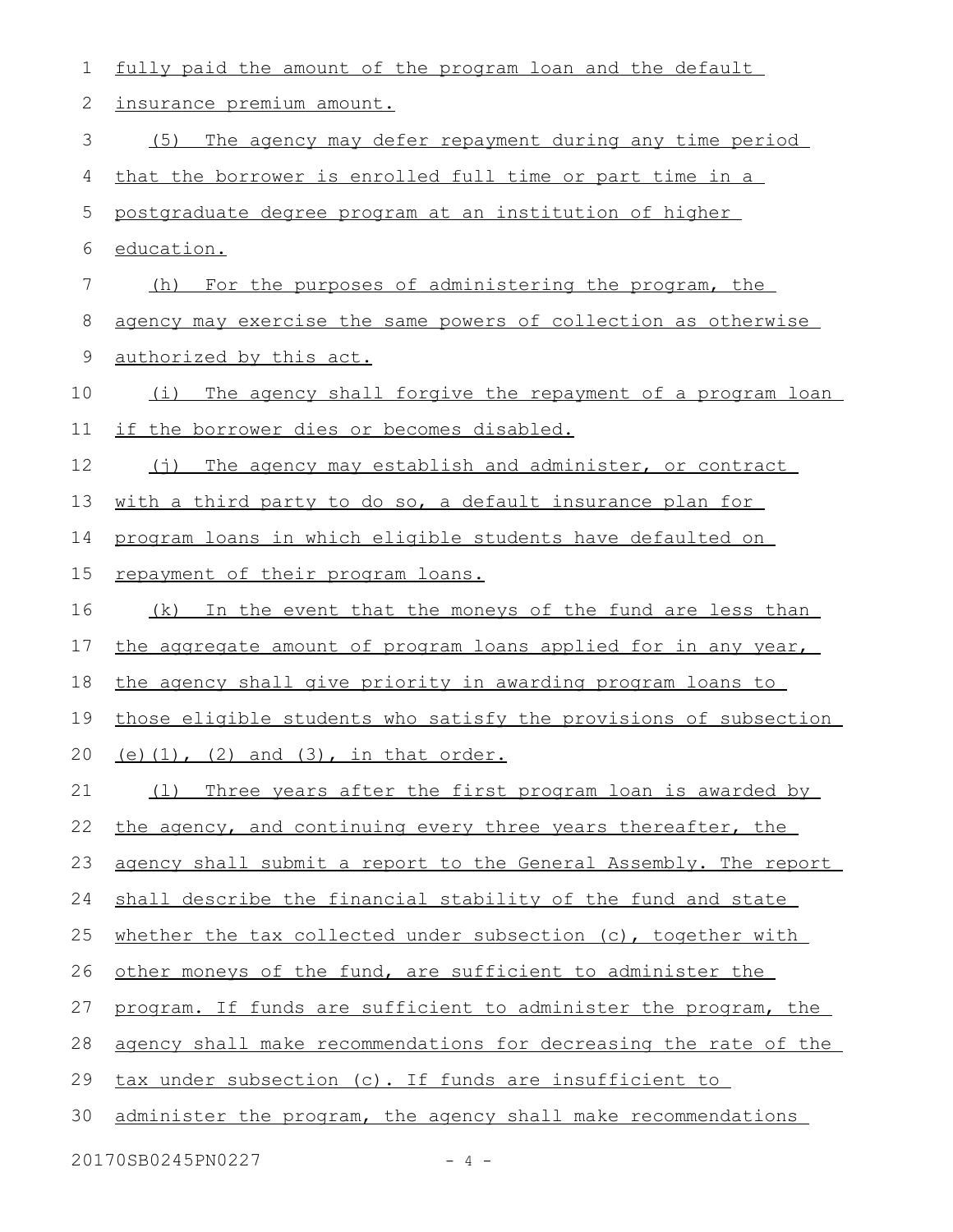| 1  | for increasing the rate of the tax under subsection (c).         |
|----|------------------------------------------------------------------|
| 2  | As used in this section, the following words and phrases<br>(m)  |
| 3  | shall have the meanings given to them in this subsection unless  |
| 4  | the context clearly indicates otherwise:                         |
| 5  | "Approved institution of higher education." Any of the           |
| 6  | following:                                                       |
| 7  | (1) A community college operating under Article XIX-A of the     |
| 8  | act of March 10, 1949 (P.L.30, No.14), known as the "Public      |
| 9  | School Code of 1949."                                            |
| 10 | A university of the State System of Higher Education.<br>(2)     |
| 11 | (3)<br>The Pennsylvania State University.                        |
| 12 | The University of Pittsburgh.<br>(4)                             |
| 13 | (5)<br>Temple University.                                        |
| 14 | Lincoln University.<br>(6)                                       |
| 15 | Any other educational institution designated as "State-<br>(7)   |
| 16 | related" by the Commonwealth.                                    |
| 17 | "Borrower." A person who has been awarded and accepts a          |
| 18 | program loan.                                                    |
| 19 | "Covered tuition." The total sum charged for the credits         |
| 20 | required for attendance at an approved institution of higher     |
| 21 | education for a full-time undergraduate academic period. The     |
| 22 | term includes fees and other charges customarily imposed on all  |
| 23 | students, but does not include charges for room and board, books |
| 24 | or supplies.                                                     |
| 25 | "Eligible student." A person who is a resident of this State     |
| 26 | and has been accepted to or enrolled in an approved institution  |
| 27 | of higher education.                                             |
| 28 | "Fund." The Pay It Forward Pay It Back Pennsylvania Program      |
| 29 | Fund established by this section.                                |
| 30 | "Program." The Pay It Forward Pay It Back Pennsylvania           |
|    | 20170SB0245PN0227<br>$-5 -$                                      |